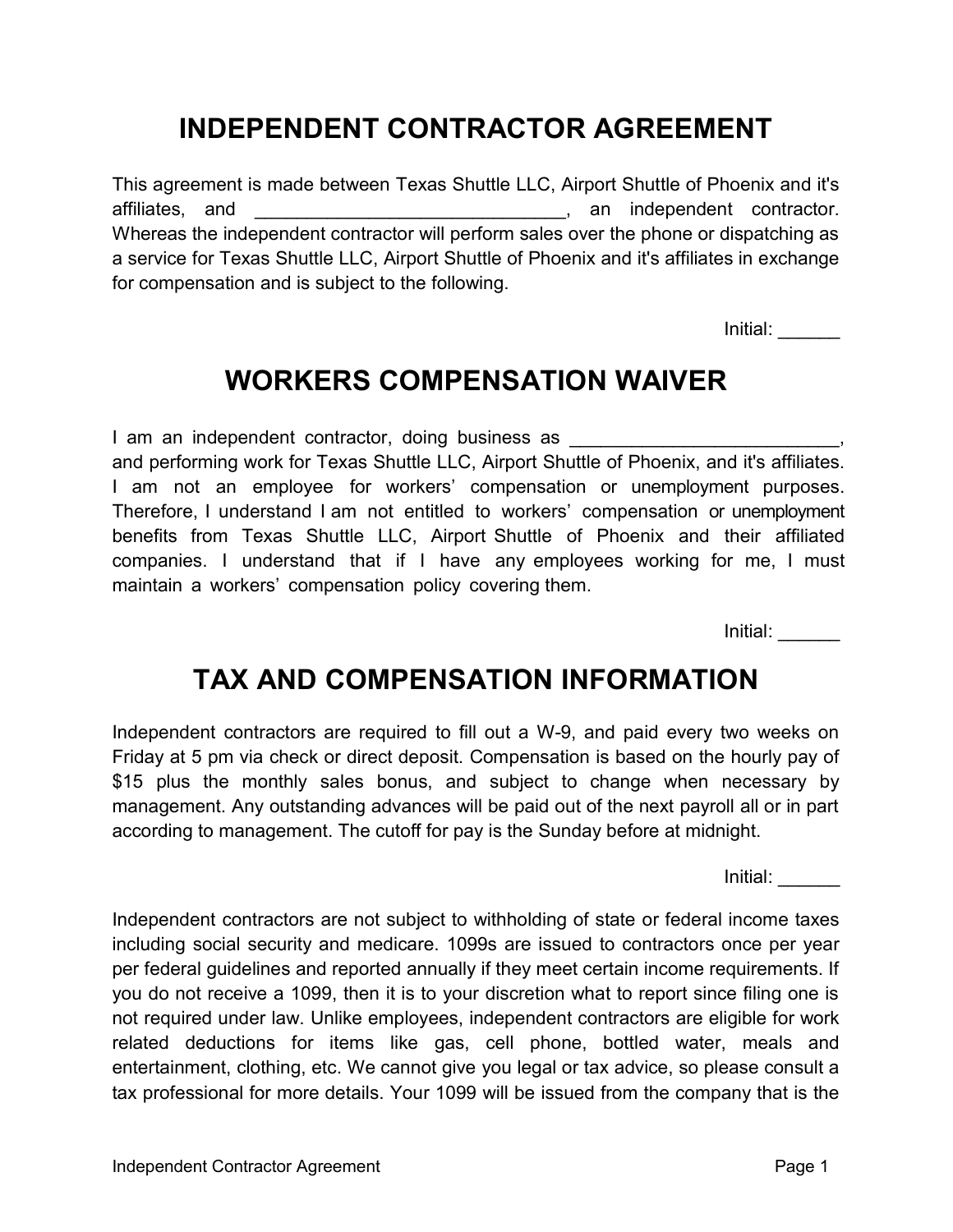best match according to the state you live in. For example, contractors living in Texas will receive a 1099 from Texas Shuttle LLC and contractors living in Arizona will receive a 1099 from Airport Shuttle of Phoenix sole proprietorship or LLC by management discretion. Other states may receive a 1099 from a different affiliated company.

Initial: \_\_\_\_\_\_

## ZERO TOLERANCE POLICY

Texas Shuttle LLC, Airport Shuttle of Phoenix and it's affiliates have a zero tolerance policy prohibiting the use of intoxicating substances, lying to customers, stealing sales from other salespeople, or stealing by not answering the phones. Any contractor using intoxicating substances, lying, stealing, or failing an alcohol or drug test will be automatically terminated and not eligible for rehire. Contractors will receive a copy of this policy and agree to it prior to contract work. Any contractor suspected by company management of using intoxicating substances will be required to be tested as soon as possible; the company also reserves the right to do random drug and alcohol testing. Contractors will not be able to work until they are tested. Any refusal to testing will result in termination. Contractors suspecting the use of intoxicating substances by another contractor are encouraged to send us an email.

Initial: \_\_\_\_\_\_

### **TERMINATION**

This agreement can be terminated after completing the rides assigned by either party with or without notice. All interactions with management are for training purposes only, and should not be interpreted as control or supervision. Independent contractors with excessive reservation errors, clocking in and not working, attendance problems, unprofessional behavior, or failing to meet minimum hourly standards for sales performance will be terminated, and are not eligible for unemployment benefits. Upon termination all company property including cell phones, computers and proprietary information must be returned within 3 business days, or the replacement cost of the items will be deducted from the contractors final pay. If the value of the items exceeds final pay to the contractor, a police report will be filed for the stolen items if they are not received within 3 business days.

Initial: \_\_\_\_\_\_